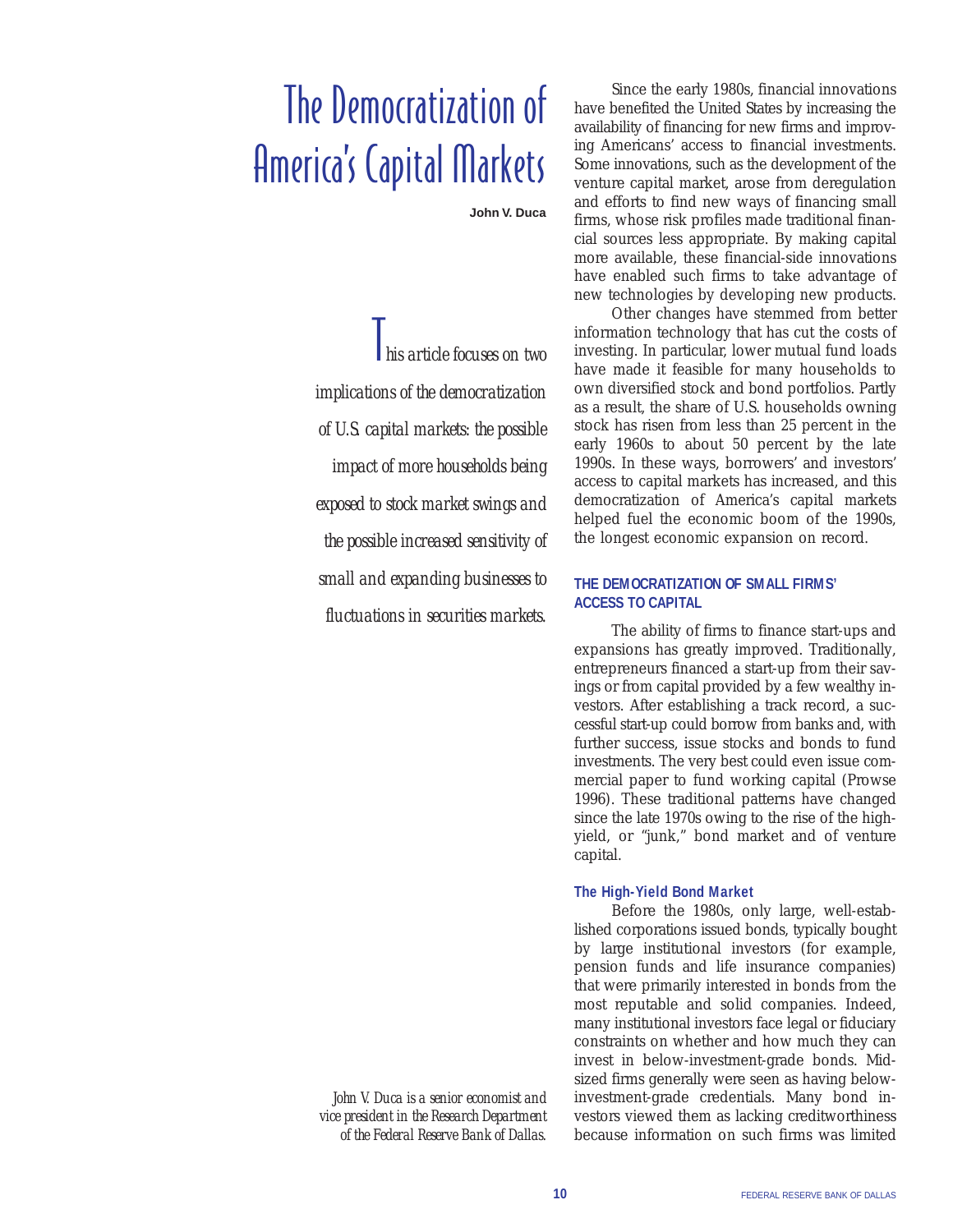and difficult to collect and analyze. Also, belowinvestment-grade, or junk, bonds lacked a track record with which to assess their risk. Many low-grade bonds in that era were issued by firms whose credit ratings subsequently fell because of unexpected bad outcomes. As a result, to fund investments, a mid-sized firm usually borrowed from one bank, which, as the only longer-term creditor, could spread out the fixed costs of monitoring all the debt issued to the firm, thus keeping the financing costs down.<sup>1</sup>

In the 1980s, three factors enabled midsized firms to issue bonds and shift away from bank loans. One was the development of the high-yield bond market fostered by a few pioneering investment banks that invested heavily in new junk issues from a select group of midsized firms (Loeys 1986). Prior to this, most junk bonds reflected the downgrading of bonds that had been investment-grade when issued. As the market gained experience with new junk issues, their risks became better known and the bonds became more acceptable to investors.

A second factor was a surge in mergers financed with bonds (leveraged buyouts or LBOs). This rise stemmed from fewer regulatory barriers to mergers, a greater need for consolidation among domestic firms because of more globalized markets, and improved economies of scale in back-office operations from lower computing costs. Corporate governance also shifted as investors increasingly demanded that firms cut costs and unlock value by divesting noncore lines of business. The growing demand for merger financing spilled over into the junk bond market because most merger-related issues had large debt payments relative to the acquiring firm's cash flow. In turn, the increase in the junk market's potential size spurred financial firms to expand their capacity to issue and market junk debt. As a result, the merger wave of the 1980s created a deepening of this market (Loeys 1986 and Becketti 1990, p. 49).

A third boost to junk bonds came from improved technology and analytical tools that help investors obtain information about midsized firms and buy bonds at a lower cost. As a result, information and transaction costs were lowered, fostering junk bond issuance during the economic expansion of the 1980s (Loeys 1986, p.11).

In the 1990s expansion, junk bond financing of mergers fell out of favor for two reasons. First, many LBO bonds ran into trouble during the 1990–91 recession. Second, the 1990s stock market boom enabled firms to use stock instead of debt to finance mergers. Nevertheless, the

## Figure 1 **Global Issuance of Below-Investment-Grade Bonds, 1977–99**

Billions of dollars



other factors behind the earlier growth of the junk bond market remained. In addition, starting in the early 1990s, Securities and Exchange Commission Rule 144a allowed firms to file a preregistration form that enabled them to quickly issue privately placed bonds (typically bought by large investors) without the usual registration and disclosure delays of traditional bond registration. As noted by Fenn (2000), although many firms subsequently register 144a bonds, they avoid the cost and uncertainty of delaying bond issuance. He also points out that many higher risk firms find Rule 144a issuance attractive not only to avoid delays but also because many of them could not meet the registration requirements of traditionally issued bonds. Issuance of 144a bonds surged in the late 1990s (*Figure 1*), especially for below-investment-grade firms for whom issuance delays can be costly.

#### **The Rise of Venture Capital**

Firms' ability to raise start-up funding has improved greatly since the late 1970s (*Figure 2*). One reason is the impact of regulatory changes allowing pension funds and other institutions to make venture capital investments through limited liability partnerships, which overcome important hurdles to providing capital to new firms. The development of the Nasdaq stock market also aided venture capital by making it easier for firms to issue stock. In addition, new information technologies have opened up many opportunities for creating new products.

**Limited Liability Partnerships, IPOs, and the Nasdaq.** Before the 1980s it was extremely difficult for institutional investors to fund start-ups. Pension funds were limited by legal and fidu-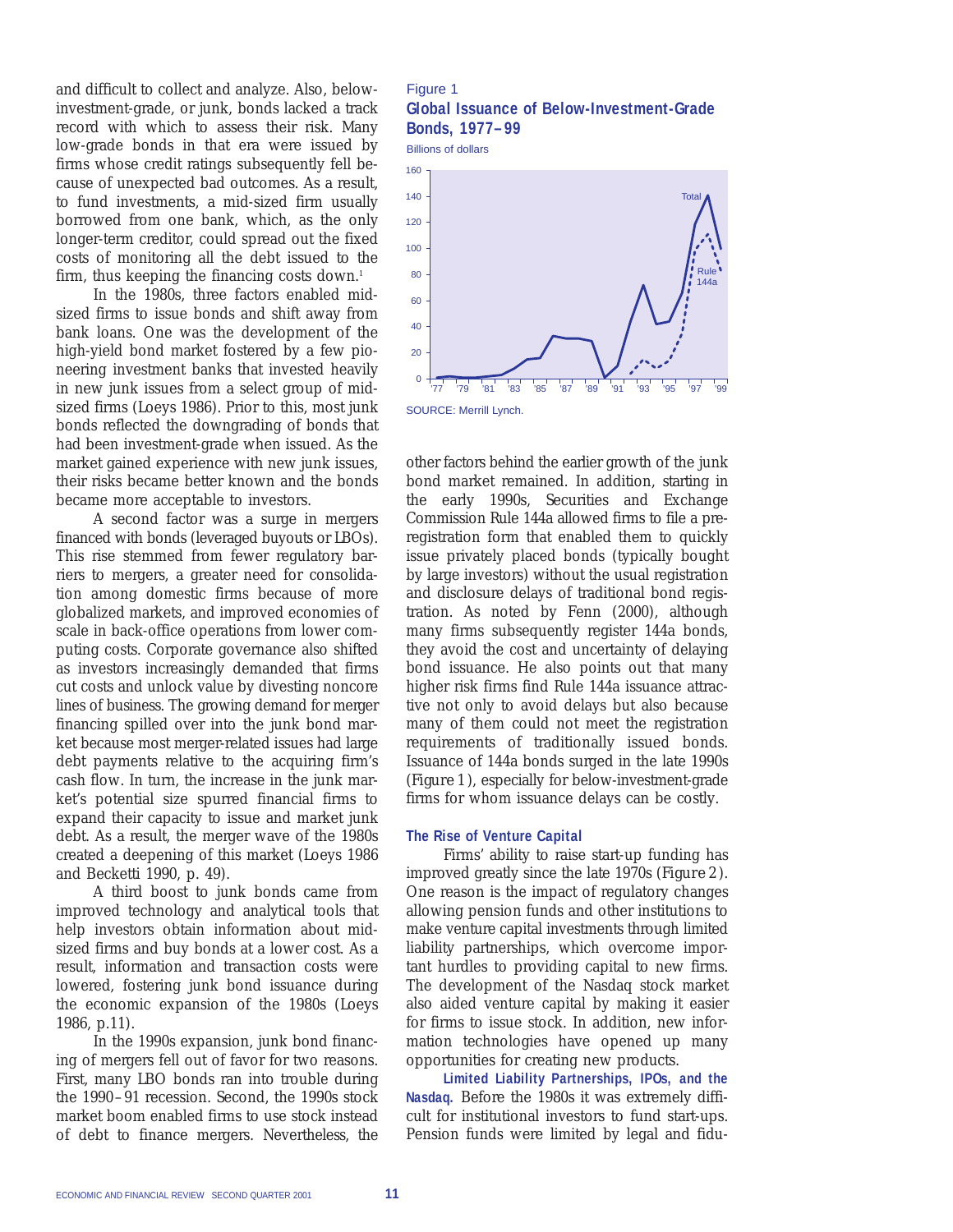#### Figure 2 **Venture Capital Disbursements, 1978–97** Billions of 1997 dollars





ciary constraints to investing in only investmentgrade bonds and in stocks of well-established corporations. Other investors faced informationrelated hurdles such as imperfect information about how a new firm will fair. Will the firm use start-up funding poorly, or take desperate gambles if it encounters trouble, or even defraud investors? Gathering information on such questions is expensive. To recoup these fixed costs, an investor must either demand a high return that the firm may be unable to pay or take a big stake in that firm that limits the ability to diversify against firm-specific risk. For these reasons, outside seed capital came mainly from small groups of wealthy individuals who often shared information with one another.

Even if entrepreneurs surmounted this limited base for start-up capital, their options for financing working capital or new investments were largely limited to internal cash flow, trade credit, and bank loans. A bank, in contrast to many securities investors, can spread the fixed costs of monitoring and evaluating a firm over a larger amount of debt. This enables the bank to charge an affordable loan rate and monitor and limit the firm's risk-taking.

The ability of banks to perform this delegated monitor role was impaired during the 1970s, when high inflation pushed market interest rates above deposit rate ceilings. In response, households withdrew bank deposits to invest in market securities, and banks had to curtail lending. Particularly hard hit were smaller firms, which, unlike large companies, lacked the reputation needed to issue bonds or commercial paper. Between this rationing of bank credit and the limited base for seed capital, a lack of financing became a major impediment to small busi-

ness formation. This spurred a series of deregulatory moves, including one allowing institutional investors to form partnerships that could invest in several start-up firms and receive the benefits of being delegated monitors.

These limited liability partnerships (LLPs) are joint ventures of several investors who pick a management team to select which start-ups to finance and monitor. The LLP reaps the cost advantage of a delegated monitor and the diversification gains to investing in a pool of startups. To encourage good performance, LLPs give managers a share in the profits. LLPs also discourage managers from taking excessive risk with others' capital by restricting their investment choices and by overseeing them through a board of directors. Other incentives for management include a limited lifetime of the LLP and the potential to manage future LLPs once a good reputation is established.<sup>2</sup>

When an LLP ends, it redeems the equity in its venture investments. This equity value is enhanced if the firms successfully conduct initial public offerings (IPOs) of stock. The reason is that traded equity can be held by more investors and has more liquidity than private equity. The development of the Nasdaq in the early 1970s improved the prospects for IPOs. The requirements for a firm's shares to be traded are generally easier on the Nasdaq than on the New York (NYSE) and American (AMEX) stock exchanges. In addition, unlike these exchanges, the Nasdaq is all-electronic, which lowers the transaction costs of buying and selling smaller batches of shares in newer or smaller companies. As the Nasdaq made it easier and less costly for firms to arrange IPOs through investment banks, venture capital investing saw boosted returns and volumes in the 1980s and 1990s.

**The Role of New Nonfinancial Products.** In addition to the above innovations, which have primarily expanded the supply of venture capital, nonfinancial innovations have increased the demand for venture capital and, indirectly, its supply. Advances in computer technology have generated an array of information-related products. Indeed, most of the venture capital surge in the late 1990s was concentrated in sectors that used information innovations to spawn new firms making new types of products (*Figure 3*).

Communications is an example of an industry in which technological progress and deregulation launched new firms. Likewise, the service sector is more open to new entrants, because the Internet facilitated the creation of new business service, retailing and consumerrelated service firms (*Figure 3*). Computer advances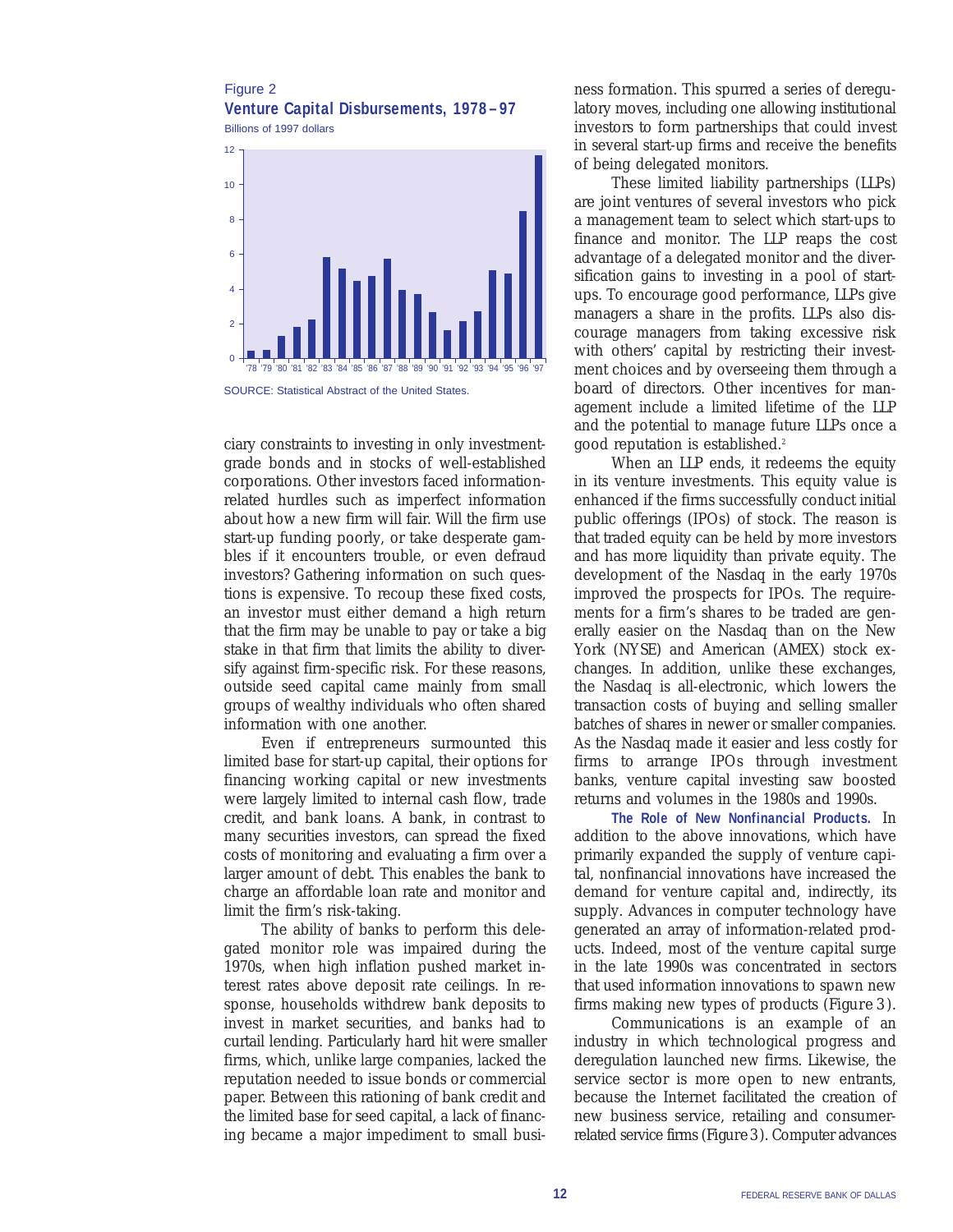and the increased availability of venture capital have also spawned new biotechnology firms. In other industries, information advances created fewer opportunities for new firms. For instance, there is little venture capital financing of Old Economy product firms, as shown in Figure 3.

Within the high-tech sector, the volume of venture capital deals for software and networking firms has surged, while that for other types of computer firms has been relatively flat. This dichotomy fits with the general pattern of strong venture capital growth in new industries and less growth in industries dominated by established firms.

#### **THE DEMOCRATIZATION OF HOUSEHOLD INVESTORS' ACCESS TO CAPITAL MARKETS**

Between the mid-1970s and late 1990s, household portfolios changed greatly as the share of household financial assets in bank deposits fell, while that in mutual funds and securities jumped from 22 percent in 1975 to 42 percent in 1999. To a large extent, this shift stemmed from several innovations that lowered the cost of investing and broadened the menu of investments. These include the rise of money market mutual funds, the advent of Individual Retirement Accounts (IRAs), and declines in transaction costs.

## Figure 3

# **Venture Capital Surges in High-Tech and Nonhealth Services, 1995–2001**

Billions of dollars



NOTES: High-tech includes communications, other information technology, semiconductors, and software. Nonhealth services include consumer/business services and retail. Health includes biopharmaceuticals, healthcare services, medical devices, and medical information systems. Old Economy products include consumer/business and industrial products.

### **The Rise of Money Funds and Money Market Deposit Accounts**

In the early post-World War II era, there were regulatory ceilings on bank deposit rates. In periods of high inflation and high market interest rates, these ceilings were binding and many households earned below market interest rates on deposits. As high market interest rates became more persistent in the 1970s, some households withdrew their funds from banks and bought Treasury securities. With loanable funds shrinking, banks restricted lending and encouraged their larger, more established commercial borrowers to issue commercial paper backed by bank lines of credit.<sup>3</sup>

In response, some mutual funds invested in short-term securities (mainly Treasury bills and commercial paper) and offered households mutual fund shares with constant prices but yielding market interest rates and featuring limited checking. In the high-interest period of the late 1970s and early 1980s, these money market mutual funds grew rapidly, while banks and thrifts saw large deposit outflows. This led regulators to allow depositories to offer a new instrument—money market deposit accounts that, like money funds, offered market interest rates and limited checking. Also, deposit rate ceilings ended in the early 1980s (Mahoney et al. 1987). These changes made it easier for households to invest in short-term money market instruments.

#### **The Advent of Individual Retirement Accounts**

Starting in the early 1980s, Americans were able to deposit up to \$2,000 annually in IRAs. The annual investments were tax deductible and the principal and earnings not taxed until withdrawn, presumably during retirement, when taxpayers would likely be in lower income-tax brackets. Since the mid-1980s, Congress has altered the eligibility and annual contribution provisions of traditional IRAs and has created new types of IRAs, such as the Roth IRA. The ability to compound investment returns tax-free until withdrawal for all types of IRAs and the deductibility of initial investments in traditional IRAs encouraged many wealthy Americans to shift existing assets into tax-preferred IRA accounts.

The advent of IRAs had four important effects. First, the eligibility requirements encouraged people to use third parties, such as mutual funds, to manage IRA assets and induced many families to shift from directly held stocks and bonds to indirect holdings through mutual funds (*Figure 4* ). Second, the rise of defined-contri-

SOURCES: PricewaterhouseCooper's MoneyTree Survey (in conjunction with VentureOne) and author's groupings of the survey's categories.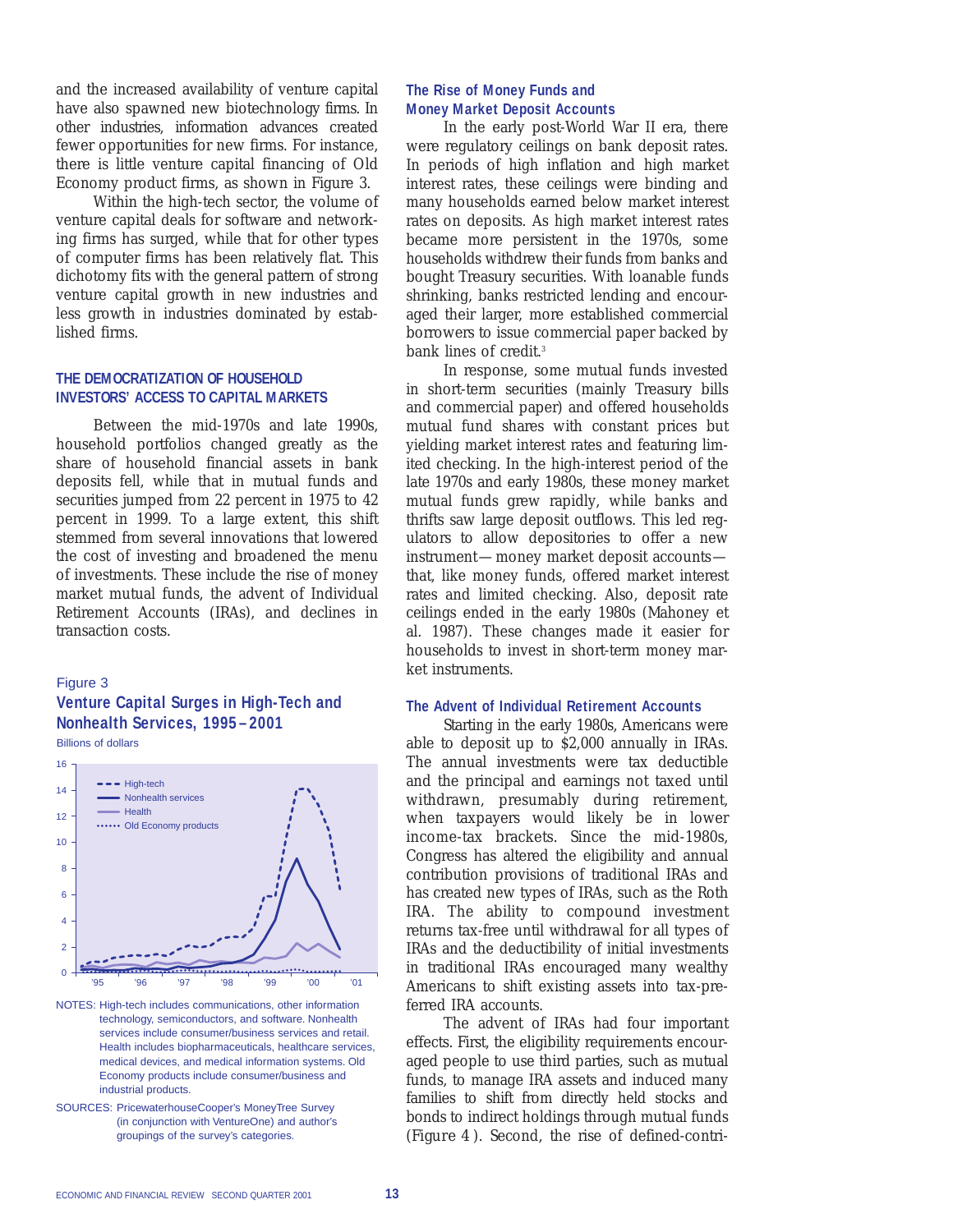## Figure 4 **Households' Rising Reliance on Mutual Funds to Own Equity, 1970– 98**

*(Equity fund assets as a share of household equity assets)* Percent



bution pension plans encouraged many people to incur the one-time costs of learning about investing, which prompted many to shift their nonretirement assets into mutual funds as well. A third stimulus to non-IRA mutual fund assets arose from the minimum balance requirements of mutual funds, toward which both IRA and non-IRA assets often count. Fourth, IRAs have enabled many who switch jobs to accumulate assets, whereas previously, job switchers lost pension assets held in defined-benefit plans that favored long-time employees.

## **Declines in Asset Transaction Costs**

Declines in transaction costs have taken three forms: falling mutual fund loads, declining brokerage fees, and lower cost exchange-traded funds.

**The Falling Costs of Investing in Mutual Funds.** One of the more dramatic changes affecting household portfolios is the large decline in mutual fund costs, which may have spurred many middle-income families to begin investing in stocks. This possibility accords with the impact of lower transaction costs in portfolio choice models of Heaton and Lucas (2000) and Saito (1995). In these dynamic optimization models, utility functions characterized by habit formation imply that transaction costs can deter many families from investing in stocks. These papers tweak the conventional intertemporal framework by assuming that people's utility reflects not the sum of how they value consumption in separate periods but rather reflects

that they get used to a certain standard of living from which they do not wish to deviate. Effectively, this assumption of "habit formation" makes near-term consumption more important relative to future consumption. As a result, transaction costs affect portfolio decisions. In calibration exercises, a decline in transaction costs can induce a large rise in equity participation. Theoretically, transaction fees have also been shown in other models to be barriers to entry, especially under uncertainty, as described by Dixit (1989).

Because of their limited wealth, many families are more apt to acquire a diversified stock portfolio by buying mutual fund shares rather than by directly buying stocks. For these families, the relevant transaction costs for investing in stocks are mutual fund fees, and if these fees fall, stock ownership rates should rise. This is consistent with Figure 5, which shows large increases in overall stock ownership rates accompanying large declines in equity mutual fund costs (see Duca 2000 and 2001a).<sup>4</sup> In addition, detailed data reveal that most of the rise in overall equity ownership occurred in indirect forms and that indirect ownership is also negatively correlated with equity fund loads. Furthermore, other data imply that the rise of indirect ownership primarily occurred through increased mutual fund ownership. The much higher fees of the 1970s and early 1980s may thus account for many households' relatively greater resistance to owning stocks before the late 1990s (Aiyagari and Gertler 1991, and Haliassos and Bertaut 1995).<sup>5</sup>

## Figure 5 **Equity Fund Loads Fall and Stock Ownership Rates Rise**



SOURCES: Survey of Consumer Finances; Duca (2001a, 2001b).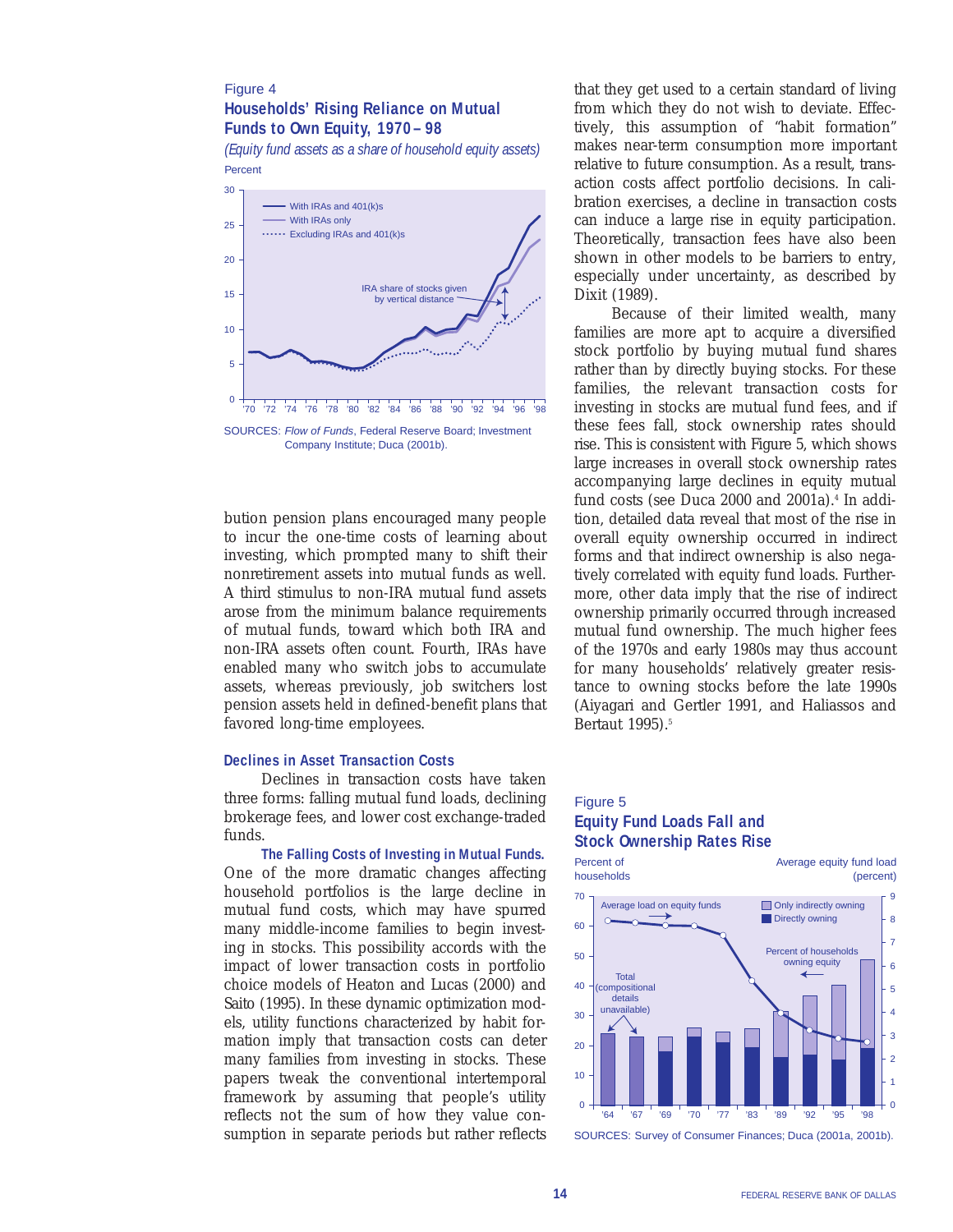In a related study using nearly three decades of time series data, Duca (2001b) finds that lower mutual fund loads and greater confidence in the future have boosted the relative use of mutual funds as a way of owning equity. He measures the relative reliance on mutual funds with equity fund assets as a share of all stocks owned by households. He argues that lower fund fees spur some shareholders to shift some assets from directly owned shares to mutual funds. Also, the lower fees induce initial stock ownership by households that are more apt to hold shares in mutual funds for reasons related to limited wealth and portfolio diversification. Recent calibration models of and empirical evidence on household portfolio behavior together suggest that falling mutual fund costs have boosted equity ownership rates in the United States.

**The Decreasing Costs of Trading Stocks.** Before 1974, the costs of trading stocks on the NYSE were fixed to prevent price competition among brokers. This placed small investors at a disadvantage because there were discounts for trades of large blocks of stock. Price competition was allowed for small trades on the NYSE beginning in April 1974 and on all trades after April 1975. These steps helped drive down brokerage costs. Although continuous data are unavailable, partial data from Schaefer (1997, p. 13) show that broker fees fell just after deregulation. Since the early 1980s, the rise of discount brokers has likely pushed costs down further, giving investors the option of buying or selling securities without professional advice. The Internet has aided such low-cost investing by partially substituting for broker services. Indeed, some old-line brokerage firms now offer the option of buying or selling stocks without a broker. While traditional broker services are still important, direct investors in stocks now can choose from a menu of services.

One interesting *non*development is that the proportion of American households that directly own stock has not increased despite declines in the fees of buying and selling stocks. One reason is that the limited wealth of many Americans does not permit them to easily buy and maintain a diversified portfolio of directly held stocks. As a result, declining fees have likely benefited wealthy households.

**The Advent of Exchange-Traded Funds.** Since December 1998, a new type of stock has traded on the American Exchange. Exchange-traded funds (ETFs) offer the diversification of index mutual funds at a lower cost. The first ETF duplicated the stocks in the S&P 500, thus the

name Standard & Poor's Depository Receipts, or SPDRs. Mirroring the name abbreviation, shares in this ETF are called spiders. Nine other S&Pbased ETFs (Select Sector SPDRs) have been created that replicate the subcomponents of the S&P 500.<sup>6</sup> Other ETFs now include World Equity Benchmark Series (WEBS), which duplicate indexes of foreign stocks, and Diamonds, which are based on the Dow Jones industrial average.

How do ETFs compare with index mutual funds? ETFs are continuously traded, unlike mutual fund shares, which can be bought or sold once a day. Like index mutual funds, ETFs buy and sell securities to match changes in the composition of the stock index they mirror. As a result, they have low costs like index mutual funds and are arguably a close substitute (for further discussion, see Malkiel 2000).

While ETFs compete with index mutual funds, a new investing service offers a substitute for actively managed mutual funds. In particular, some web-based companies offer investors customized stock portfolios at costs that, for investments of at least \$30,000, are purportedly below the expenses of purchasing actively managed mutual funds (McGeehan 2000). These kinds of services, along with ETFs, broker innovations, and the potential for further declines in mutual fund costs, will likely continue to reduce household investors' transaction and asset management costs.

#### **IMPLICATIONS**

The increased openness, or democratization, of U.S. capital markets means that households have a wider array of investment choices and small businesses have more sources of capital. For example, more households can feasibly invest in stocks, and more small firms have access to venture capital. In addition, better diversification in their investment menus offers protection from disruptions in particular markets. This article focuses on two implications of the democratization of U.S. capital markets: the possible impact of more households being exposed to stock market swings and the possible increased sensitivity of small and expanding businesses to fluctuations in securities markets.

#### **A Possible Rise in the Sensitivity of Consumption to Stock Wealth**

According to many theoretical models, rising stock wealth boosts consumption by raising the permanent or life-cycle income of households (see Ando and Modigliani 1963, and Friedman 1957). Stock market wealth has a role in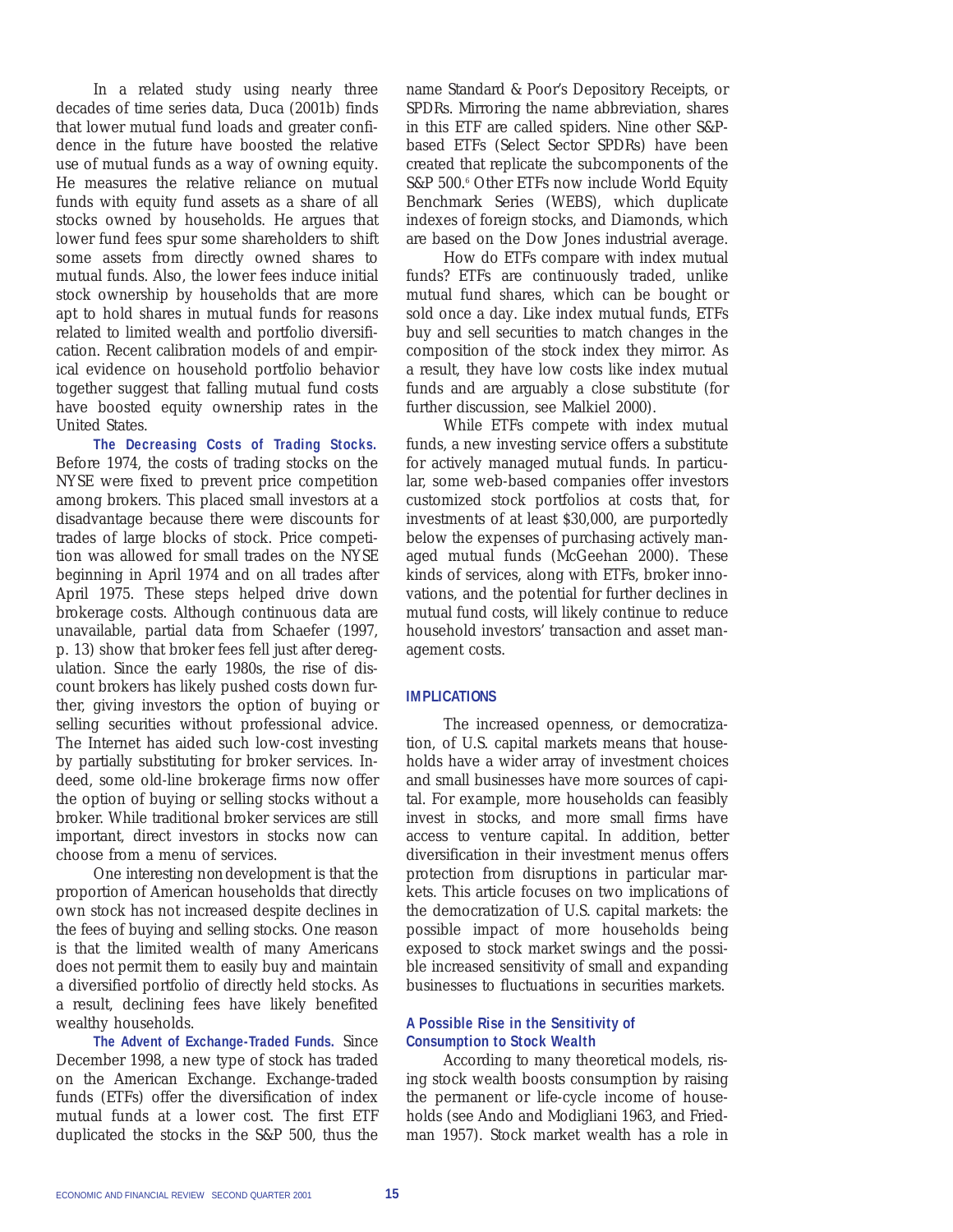## Figure 6 **Wealth Gains Associated with a Lower Personal Savings Rate**



many econometric models of consumption based on the permanent income and life-cycle hypotheses (Board of Governors of the Federal Reserve System 1999, Bosworth 1975, Brayton and Tinsley 1996, and Mishkin 1977) and in models deviating from the life-cycle hypothesis. One example of the latter is Carroll's (1992) buffer stock model, in which utility-maximizing households alter their savings to hit a target wealth-toincome ratio. This implication is consistent with the recent fall in the personal savings rate and jump in the wealth-to-income ratio (see Board of Governors of the Federal Reserve System 2000 and Figure 6).

One concern about the importance of stock market wealth is that stock ownership is concentrated among the very rich, whose consumption is probably not affected much by swings in stock prices. Indeed, some studies find that the savings behavior of the rich differs greatly from that of the general populace (Carroll 2000a, 2000b and Dynan, Skinner, and Zeldes 2000). In particular, evidence reveals that the rich save partly to acquire and preserve (primarily through bequests) power and status (Carroll 2000b). These concerns imply that the stock market wealth effect will be very limited.

Nevertheless, rising stock ownership rates suggest that an increasing share of households, whose consumption is affected by wealth, is exposed to the stock market. Unfortunately, equity participation rate data are unavailable to directly test whether stock market wealth effects have become more important as stock ownership has become more widespread. However, equity fund

loads appear to be a good instrument for equity participation. (This is suggested by Figure 5.) Taking this tack, Duca (2001a) adds the product of loads and the log of stock wealth as a separate variable to consumption regressions containing standard wealth variables to test whether loads affect the stock wealth elasticity of consumption.<sup>7</sup> If such interactive terms have negative signs, this is evidence that falling loads boost the impact of stock wealth on consumption by inducing more of the population to own equities. Using this approach, Duca (2001a) finds that the overall stock market wealth effect has grown in magnitude as equity mutual fund costs have fallen. His estimates indicate that a 100 percent rise in stock wealth is associated with a 3 percent increase in annual consumption in the late 1990s, up from about 1.5 percent in the mid-1960s. He also finds that estimates of stock market wealth coefficients vary less in rolling regressions that account for the time-varying effect of equity loads on wealth effects. As with all relatively new research, readers should view these results as providing some support for a hypothesis rather than conclusive proof.

#### **Is Small Business Finance More Sensitive to Securities Market Fluctuations?**

Evidence suggests that innovations have increased the availability of financing for small and expanding firms. This, however, makes financing for such firms more subject to swings in financial market conditions. For example, if the venture capital market should dry up, small or new business financing would contract. Even in such a case, small firms might still be able to borrow from banks, an option they had before the advent of the venture capital market. For this reason, while innovations could make the volume of financing more sensitive to financial market swings, they likely have boosted the absolute levels of such financing.

How sensitive to financial markets is the availability of financing for small or expanding firms? From the short history of venture capital, Gompers and Lerner (1999) find that when stock market prices fall substantially, the IPO market tends to shrink for a while, as it did in the late 1980s and early 1990s. In turn, the decline in the near-term prospects of making a successful IPO will likely reduce the expected returns to investing in LLPs, which generally have five- to ten-year lives. Consistent with this hypothesis, Gompers and Lerner find that a downturn in the IPO market is associated with a decline in the volume of new venture capital investments.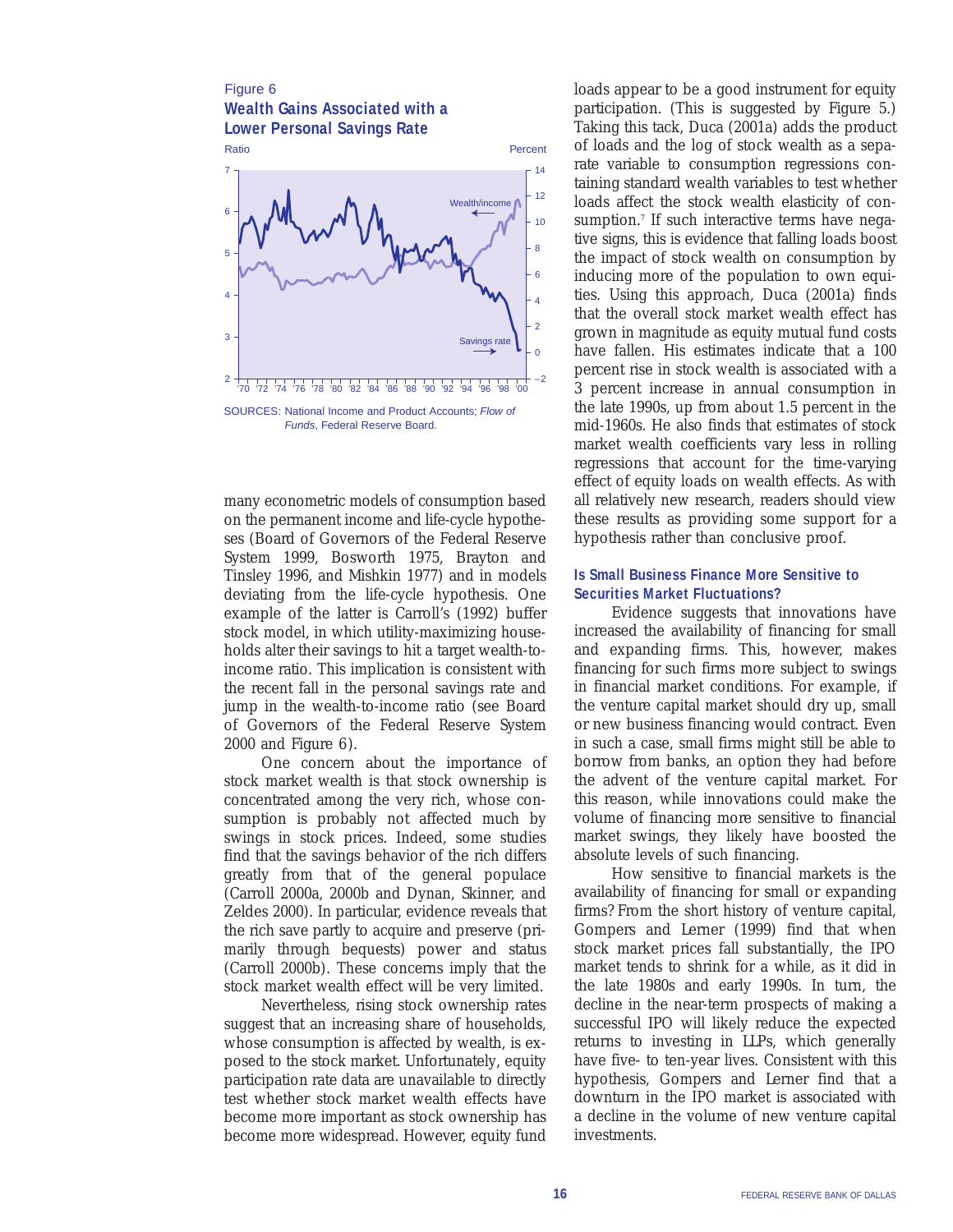As with the IPO and venture capital markets, there is evidence that riskier firms' ability to issue high-yield bonds is more sensitive to financial market conditions than is that of better established firms. Indeed, the spreads of junk bond yields over Aaa-rated (the highest grade of corporate bond) yields jumped much more than did the spread between Baa- and Aaa-rated bonds during the 1990-91 recession.<sup>8</sup> (Baa-rated bonds are the lowest grade of investment-grade bonds in which banks and most institutional investors are able or willing to invest.) Mirroring this jump in junk bond default spreads was a relative rise in the default rates on junk versus investment-grade bonds.

A decline in securities market conditions can curtail the availability of high-yield bond or venture capital financing for small and expanding firms in two ways. Reduced expectations about the future economy will push stock prices and investment down even without any feedback between them. These effects are typically more pronounced for less established firms whose investment prospects are more sensitive to risk. Also, a drop in stock prices may increase investors' risk aversion, which may especially boost the premiums on riskier investments, such as high-yield bonds, IPOs, and venture capital. This feedback effect from a declining economic outlook further reduces the availability of small and start-up business credit. Banks, however, may partly offset such effects by lending more to the affected firms. In late 1998 and early 1999, financial market disruptions drove many large and mid-sized firms away from the bond and commercial paper markets to banks, where they had lines of credit. While smaller firms tend to have less access to such lines, some would be able to borrow from banks, which, during periods of high risk, can more closely monitor new credit extensions than can open markets.

However, banks would likely be less willing to compensate for a dearth of financing for start-up firms that lack credit and commercial histories. In addition, the end of Regulation Q has stabilized the availability of bank loans, while credit scoring and other less expensive ways of lending have helped banks lower their costs to make small business loans. On balance, the availability and stability of bank financing have likely increased, while the long-run availability of volatile short-run sources of start-up financing, such as venture capital, has also increased. In general, the availability of financing has risen for firms, but the nature of short-run fluctuations in availability has changed.

#### **CONCLUSION**

In the last quarter of the twentieth century, deregulation and technological advances spawned several financial changes that have increased the access of small investors and firms to U.S. capital markets. For households, these innovations have widened investment choices, particularly for stocks and nonbank interestbearing assets. For less established firms, these changes first made junk bonds a viable source of capital; later innovations made venture capital increasingly available. The benefits of this democratization of America's capital markets have spurred other developed nations, particularly in Europe, to bolster venture capital and increase their citizens' access to mutual funds and other financial products.

## **NOTES**

- I thank Robert D. McTeer, Jr., for suggesting the article's topic; Jeff Gunther, Mark Wynne, and an anonymous referee for offering helpful suggestions; and Daniel Wolk for providing excellent research assistance. I also thank Stephen Prowse for extensive discussions about the private equity market. Any errors are my own.
- See Rosengren (1990) for more discussion of how the rise of the junk bond market opened up the securities markets as a source of finance for less established corporations.
- <sup>2</sup> LLPs are one form of private, that is, nontraded, equity. For a more complete discussion of the role of private equity in funding new and existing firms, see Fenn, Liang, and Prowse (1997, 1998) and Prowse (1998).
- See Post (1992) for more on the evolution of the commercial paper market.
- <sup>4</sup> Overall ownership includes directly owning individual stocks and indirectly owning stocks through mutual funds and other means. Ownership rates from the Survey of Consumer Finances (SCF) are not fully consistent over time for three reasons. First, pre-1989 SCFs treat all mutual fund assets as indirectly owning stock, but data since 1989 distinguish between bond and equity funds. Second, Federal Reserve statistics treat stock in IRA or 401(k) plans as indirect stock ownership since 1989. Third, some early SCFs treat privately held equity as owning stock, whereas later SCFs do not. 1986 data are omitted because they likely undercount broad stock ownership. This SCF only asked a family if it owned stock or mutual funds, whereas others also asked if households held stock in their employer or in investment clubs. There are also concerns about the quality of the 1986 SCF because it was done by phone, without edit checks of unusual answers. In addition, because the 1986 SCF recontacted 1983 respondents, the 1986 SCF could have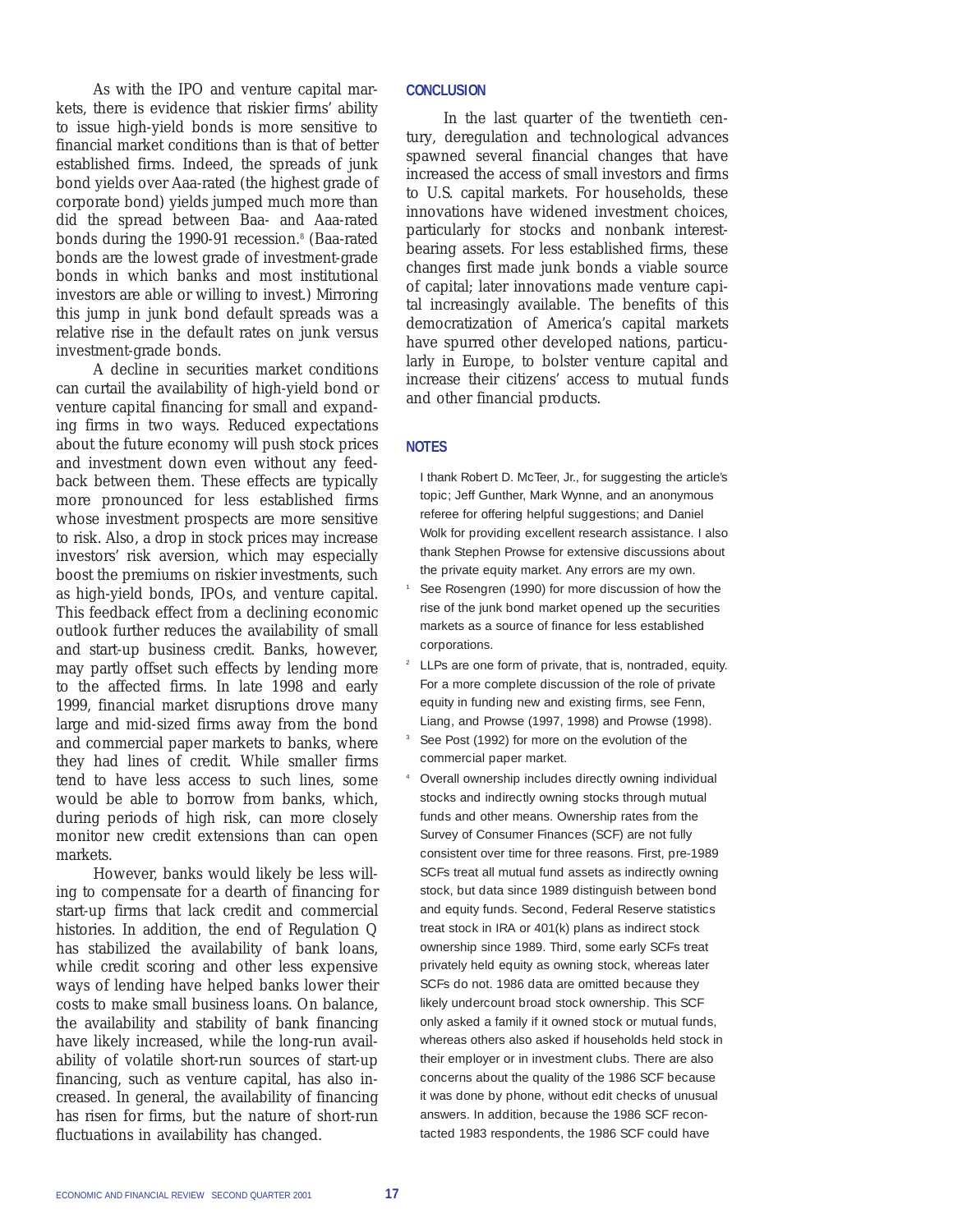been distorted by selection effects from movers. Ownership rates are the most up-to-date data from Kennickell, Starr-McCluer, and Surette (2000); Katona, Lininger, and Mueller (1968); Katona et al. (1970); Katona, Mandell, and Schmiedeskamp (1971); and Durkin and Elliehausen (1978).

Equity fund load data are from Duca (2001b), who constructs estimates of asset-weighted loads from a sample of large equity mutual funds used by Duca (2000). These estimates are based on data from the funds, IBC/Donoghue, the Investment Company Institute, and Morningstar. Duca's cost estimates, which span 1960–2000, move together with more comprehensive industrywide cost estimates from Rea and Reid (1998) that are available only since 1980.

- <sup>5</sup> Although Haliassos and Bertaut (1995) show that investment minimums at mutual funds are too low to explain why most households do not own equity, their findings do not rule out the possibility that mutual fund fees were an important barrier to more widespread stock ownership. This possibility is consistent with the findings of Heaton and Lucas (2000).
- <sup>6</sup> "Standard & Poor's Depository Receipts," "SPDRs," and "Select Sector SPDRs" are trademarks of The McGraw-Hill Companies.
- This interactive load variable may also track a rise in the liquidity of stock wealth. In particular, by reducing the cost of going in and out of stocks, lower loads could conceivably boost the magnitude of stock wealth on consumption in the short run.
- Aside from an increase in downside macroeconomic risk, junk bond spreads were also probably boosted by new regulations that forced many thrift institutions to sell their substantial holdings of junk bonds. By causing an inward shift of the demand for holding junk bonds, these regulations conceivably pushed down junk bond prices and thereby put upward pressure on junk bond yields relative to other corporate yields.

#### **REFERENCES**

Aiyagari, S. Rao, and Mark Gertler (1991), "Asset Returns with Transactions Costs and Uninsured Individual Risk," *Journal of Monetary Economics* 27 (June): 311–31.

Ando, Albert, and Franco Modigliani (1963), "The 'Life Cycle' Hypothesis of Saving: Aggregate Implications and Tests," *American Economic Review* 53: 55–84.

Becketti, Sean (1990), "The Truth About Junk Bonds," Federal Reserve Bank of Kansas City *Economic Review*, July/August, 45–54.

Board of Governors of the Federal Reserve System (1999), "FRB/US Equation Documentation for the Model-Consistent Expectations Version of the Model" (unpublished manuscript, September).

——— (2000), "Monetary Policy Report to the Congress," February.

Bosworth, Barry (1975), "The Stock Market and the Economy," *Brookings Papers on Economic Activity*, no. 2: 257–90.

Brayton, Flint, and Peter Tinsley, eds. (1996), "A Guide to FRB/US: A Macroeconomic Model of the United States," Finance and Economics Discussion Series working paper no. 1996–42 (Washington, D.C.: Board of Governors of the Federal Reserve System, October).

Carroll, Christopher D. (1992), "The Buffer-Stock Theory of Saving," *Brookings Papers on Economic Activity*, no. 2: 61–156.

 $-$  (2000a), "Requiem for the Representative Consumer? Aggregate Implications of Microeconomic Consumption Behavior," *American Economic Review* 90 (May): 110–15.

 $-$  (2000b), "Why Do the Rich Save So Much?" in *Does Atlas Shrug? The Economic Consequences of Taxing the Rich*, ed. Joel B. Slemrod (Cambridge, Mass.: Harvard University Press): 465–84.

Dixit, Avinash K. (1989), "Entry and Exit Decisions Under Uncertainty," *Journal of Political Economy* 97 (June): 620–37.

Duca, John V. (2000), "Financial Technology Shocks and the Case of the Missing M2," *Journal of Money, Credit, and Banking* 32 (November): 820–39.

 $-$  (2001a), "Mutual Fund Loads and the Long-Run Stock Wealth Elasticity of Consumption," unpublished manuscript, Federal Reserve Bank of Dallas (June).

- (2001b), "Why Have Households Increasingly Relied on Mutual Fund Loads to Own Equity?" unpublished manuscript, Federal Reserve Bank of Dallas (July).

Durkin, Thomas A., and Gregory E. Elliehausen (1978), *1977 Consumer Credit Survey* (Washington, D.C.: Board of Governors of the Federal Reserve System).

Dynan, Karen, Jonathan Skinner, and Stephen P. Zeldes (2000), "Do the Rich Save More?" Board of Governors of the Federal Reserve System (unpublished manuscript, April).

Fenn, George (2000), "Speed of Issuance and the Adequacy of Disclosure in the 144A High-Yield Debt Market," *Journal of Financial Economics* 56 (3): 383–405.